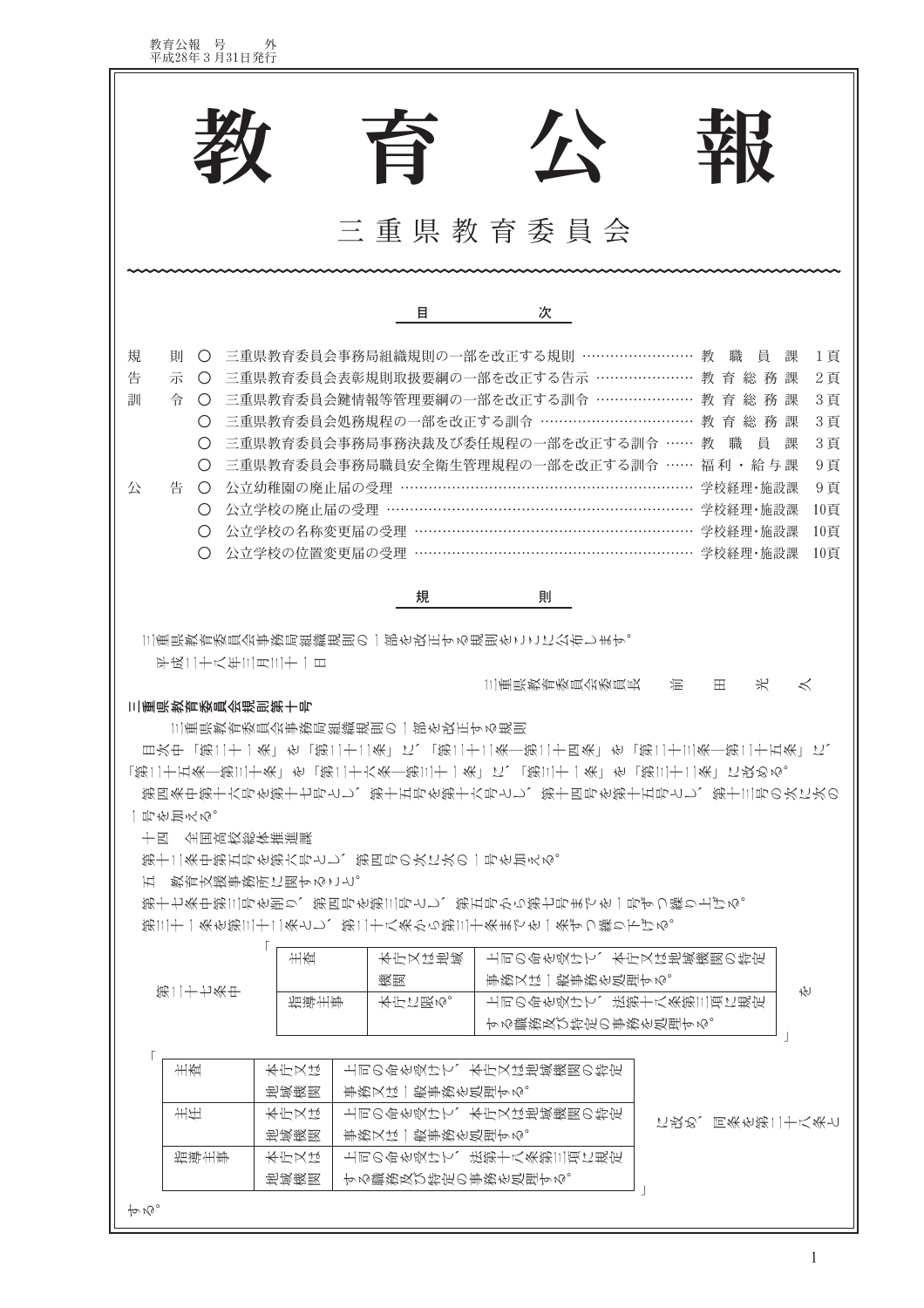第十八条 全国高饺総体推進課の分掌事務は、次のとおりとする。 一 平成三十年度全国高等学校総合体育大会の開催準備に関すること。 11 配当された予算の令達に関すること。 を 誤 (施行期日) 1 この規則は、平成二十八年四月一日から施行する。 (三重県教育委員会教育長事務専决規則の一部改正) 2 [三重県教育委員会教育長事務専決規則(昭和三十一年三重県教育委員会規則第十五号)の一部を次のように 改正する。 - 刊表事務局の項の次に次の項を加える。 教育支援事務所 所長 告 示 三重県教育委員会告示第12号 三重県教育委員会表彰規則取扱要綱の一部を改正する告示を次のとおり定めます。 平成28年3月31日 三重県教育委員会委員長 前 田 光 久 三重県教育委員会表彰規則取扱要綱の一部を改正する告示 三重県教育委員会表彰規則取扱要綱(昭和25年教育委員会告示第24号)の一部を次のように改正する。 第1条第1項中「第25条第1項」を「第26条第1項」に改め、同条第3項中「第22条」を「第23条第1項」に

3 理蔵文化財センターの名称及び位置は、次のとおりとする。

名称

| わく わくさん こうしょう しょうかん こうかい 名所 しょうかい とうしょう | 羽間   | 化锕区段                   |
|-----------------------------------------|------|------------------------|
| 三重県北勢教育支援事務所                            | 日工七七 | 桑名郎、員弁郎及び三重郎           |
| 三重県南勢教育支援事務所                            | 伊勢市  | 鳥羽市、多気郡及び度会郡           |
| 三重県紀州教育支援事務所                            | 熊野市  | 熊野市、北牟婁郡及び南牟婁郡<br>赐鹨振、 |
|                                         |      |                        |

第二十一条を第二十二条とし、第十八条から第二十条までを一条ずつ繰り下げ、第十七条の次に次の一条を加

多気郡明和町

立置

2 教育支援事務所の名称、位置及び所管区域は、次のとおりとする。

び理蔵文化財センターを置く。

│ 三重県埋蔵文化財センター

(全国高校総体推進課の分掌事務)

第二十二条を削る。

 $M_{\rm W}$   $M_{\rm O}$ 

 $\overline{2}$ 

(地域機関の設置等) 第二十三条 事務局の事務(県立学校関係事務を除く。)を分掌させるため、地域機関として教育支援事務所及

第二十三条を第二十四条とし、第二十二条の次に次の一条を加える。

第二十四条を削る。

三 その他埋蔵文化財に関すること。

1│ 理蔵文化財に関する各種資料の収集、調査及び研究並びに公開展示に関すること。

一 理蔵文化財の保護及び発掘並びに遺構及び出土品の調査研究に関すること。

2 理蔵文化財センターにおいては、次に掲げる事務をつかさどる。

二 学力向上に関すること。

一 市町等立幼稚園、小学校及び中学校の教育に関する専門的事項の指導及び助言に関すること。

第二十五条 教育支援事務所においては、次に掲げる事務をつかさどる。

(分掌事资)

第二十五条を第二十六条とし、第二十四条の次に次の一条を加える。

第二十六条中「埋蔵文化財センター」を「地域機関」に改め、同条を第二十七条とする。

教育公報 号 外<br>平成28年3月31日発行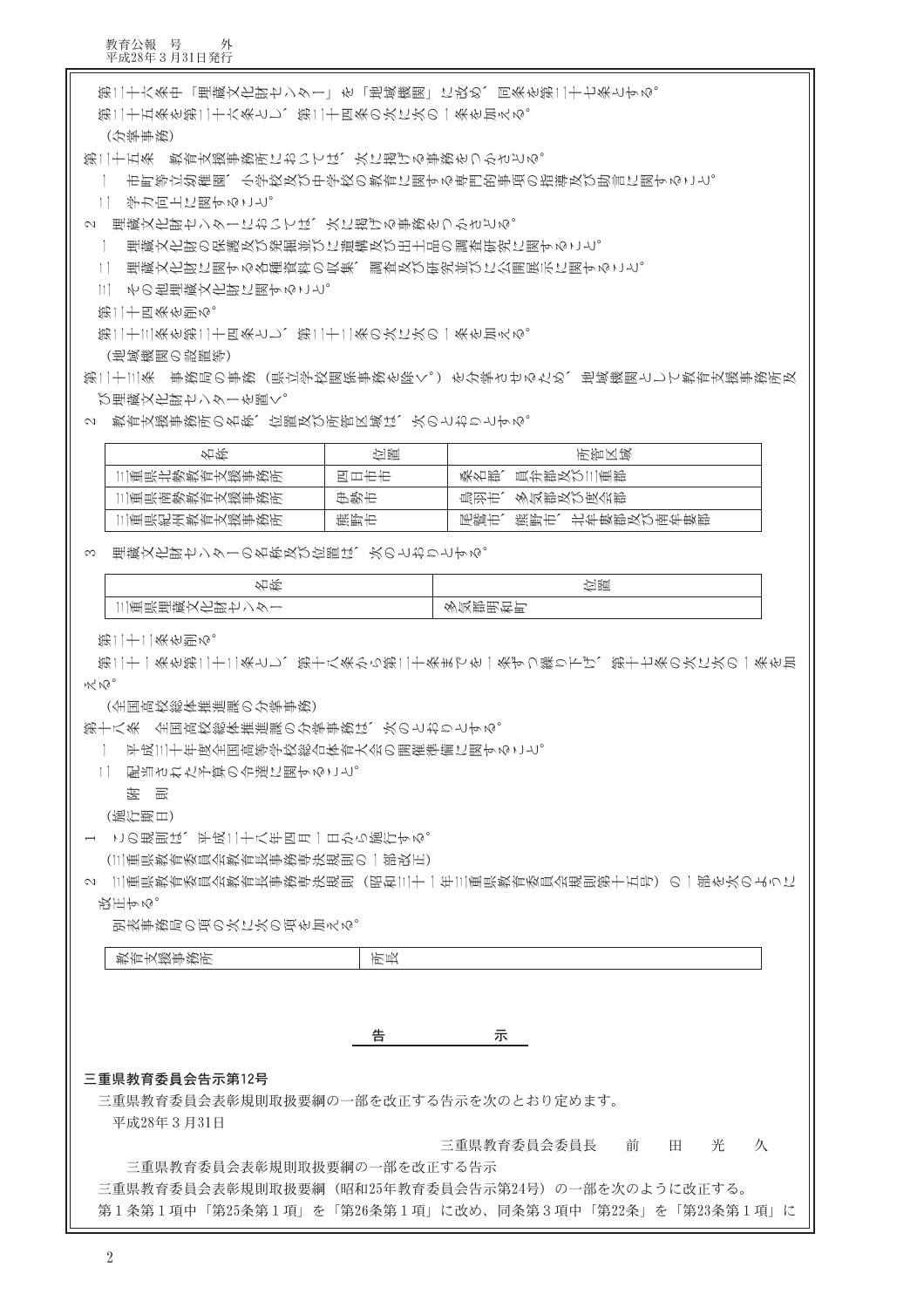教育公報 号 外<br>平成28年3月31日発行 改める。 第1号様式中「様」を「宛て」に改める。 附則 この告示は、平成28年4月1日から施行する。 訓 令 教委訓第3号 局中一般 教育関係機関 三重県教育委員会鍵情報等管理要綱の一部を改正する訓令を次のとおり定めます。 平成28年3月31日 三重県教育委員会委員長 前 田 光 久 三重県教育委員会鍵情報等管理要綱の一部を改正する訓令 三重県教育委員会鍵情報等管理要綱(平成16年教委訓第8号)の一部を次のように改正する。 第2条第2号中「課(組織規則第4条の2の規定により設置されるプロジェクトチームを含む。)」を「課等」 に改め、同条第3号ア中「第22条」を「第23条第1項」に改める。 附 則 この訓令は、平成28年4月1日から施行する。 教委訓第4号 局中一般 教育関係機関 三重県教育委員会処務規程の一部を改正する訓令を次のとおり定めます。 平成28年3月31日 三重県教育委員会委員長 前 田 光 久 三重県教育委員会処務規程の一部を改正する訓令 三重県教育委員会処務規程(平成14年教委訓第4号)の一部を次のように改正する。 第2条第4号中「第4条」を「第2条第2項」に改め、同条第5号中「課」の下に「等」を加え、同条第6号 イ中「第22条」を「第23条第1項」に改める。 附則 この訓令は、平成28年4月1日から施行する。 教委訓第5号 局中一般 教育関係機関 三重県教育委員会事務局事務決裁及び委任規程の一部を改正する訓令を次のように定めます。 平成28年3月31日 三重県教育委員会委員長 前 田 光 久 三重県教育委員会事務局事務決裁及び委任規程の一部を改正する訓令 三重県教育委員会事務局事務決裁及び委任規程(平成8年教委訓第4号)の一部を次のように改正する。 第2条第7号中「第4条」を「第2条第2項」に改め、同条第8号中「第22条」を「第23条」に改め、同条第 10号中「第25条」を「第26条」に、「第27条」を「第28条」に改め、同条第11号中「第25条」を「第26条」に、 「第27条」を「第28条」に改め、同条第12号中「第27条」を「第28条」に改め、同条第13号中「第25条」を「第 26条」に改め、同条第14号中「第26条」を「第27条」に改め、同条第15号中「第26条」を「第27条」に改める。

別表第1共通決裁事項 (1) 一般事務の表第19項を次のように改める。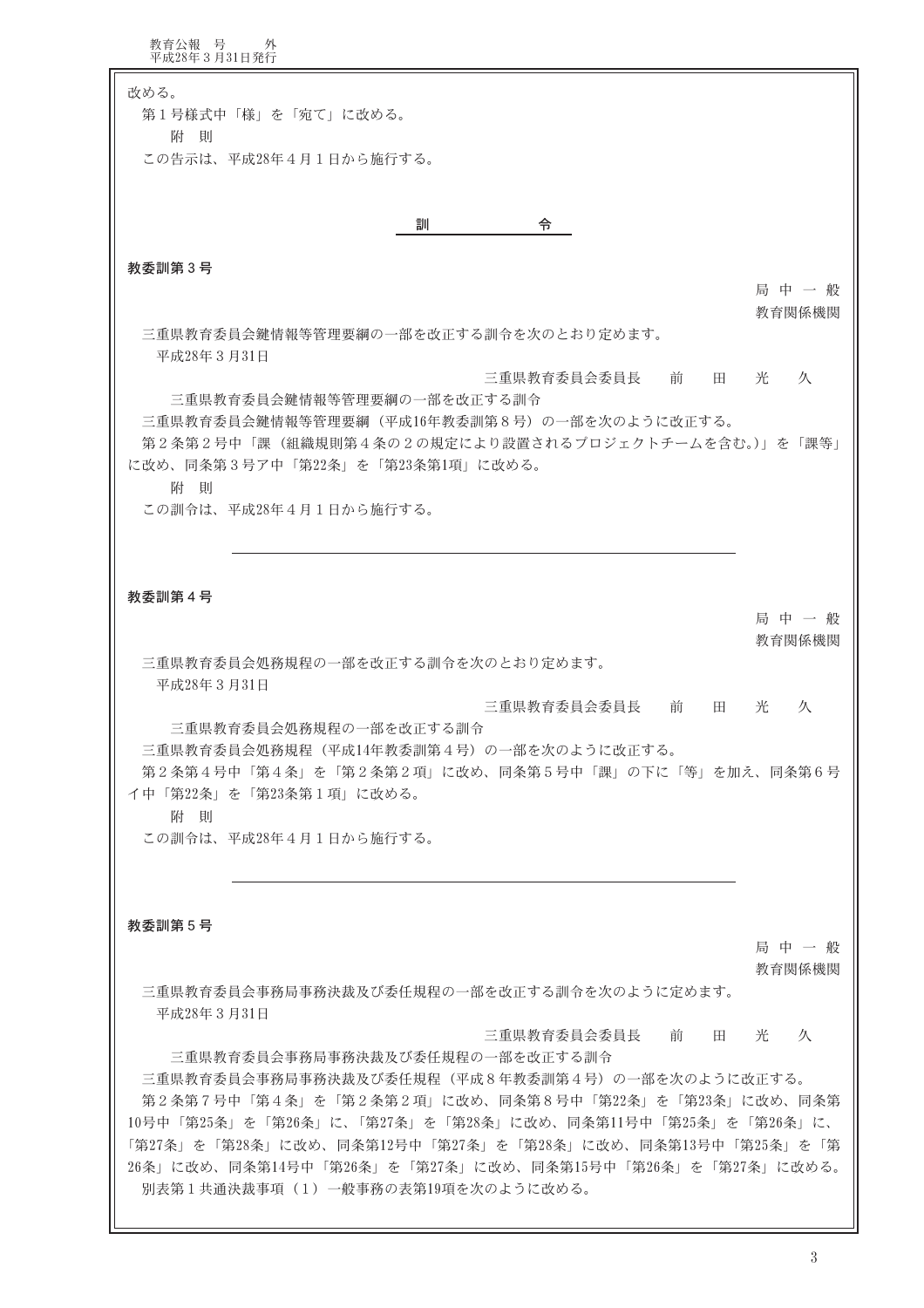| 19 | 行政不服審査 <br>法 (平成26年<br>法律第68号)<br>の施行に関す<br>る事務 | 1 法第11条第2項の規定による総代<br>の互選命令 (法第9条第3項の規定<br>により読み替えて適用する場合並び<br>に第61条及び第66条第1項において<br>準用する場合を含む。) |            | $\bigcirc$ |            |  |  |
|----|-------------------------------------------------|--------------------------------------------------------------------------------------------------|------------|------------|------------|--|--|
|    |                                                 | 2 法第13条第1項の規定による許可<br>(法第9条第3項の規定により読み<br>替えて適用する場合並びに第61条及<br>び第66条第1項において準用する場<br>合を含む。)       |            | $\bigcirc$ |            |  |  |
|    |                                                 | 3 法第13条第2項の規定による参加<br>要求(法第9条第3項の規定により<br>読み替えて適用する場合並びに第61<br>条及び第66条第1項において準用す<br>る場合を含む。)     |            | $\bigcirc$ |            |  |  |
|    |                                                 | 4 法第14条の規定による引継ぎ及び <br>通知 (法第61条及び第66条第1項に<br>おいて準用する場合を含む。)                                     |            | O          |            |  |  |
|    |                                                 | 法第15条第3項の規定による届出<br>5<br>の受理 (法第61条及び第66条第1項<br>において準用する場合を含む。)                                  |            | O          |            |  |  |
|    |                                                 | 法第15条第6項の規定による許可<br>6<br>(法第61条及び第66条第1項におい<br>て準用する場合を含む。)                                      |            | $\bigcirc$ |            |  |  |
|    |                                                 | 7 法第16条の規定による標準審理期<br>間の決定及び公表 (法第61条及び第)<br>66条第1項において準用する場合を<br>含む。)                           | $\circ$    |            |            |  |  |
|    |                                                 | 法第20条の規定による陳述の内容<br>8<br>の録取等 (法第61条及び第66条第1<br>項において準用する場合を含む。)                                 |            |            | $\bigcirc$ |  |  |
|    |                                                 | 法第21条第2項の規定による書面<br>9<br>の送付(法第66条第1項において準<br>用する場合を含む。)                                         |            | $\circ$    |            |  |  |
|    |                                                 | 10 法第22条の規定による送付及び通<br>知                                                                         |            | O          |            |  |  |
|    |                                                 | 11 法第23条の規定による補正命令<br>(法第61条及び第66条第1項におい<br>て準用する場合を含む。)                                         |            | $\bigcirc$ |            |  |  |
|    |                                                 | 12 法第25条第2項の規定による執行<br>停止(法第61条において準用する場<br>合を含む。)                                               | $\circ$    |            |            |  |  |
|    |                                                 | 13 法第25条第3項の規定による執行<br>停止(法第66条第1項において準用<br>する場合を含む。)                                            | $\bigcirc$ |            |            |  |  |

 $\overline{\phantom{0}}$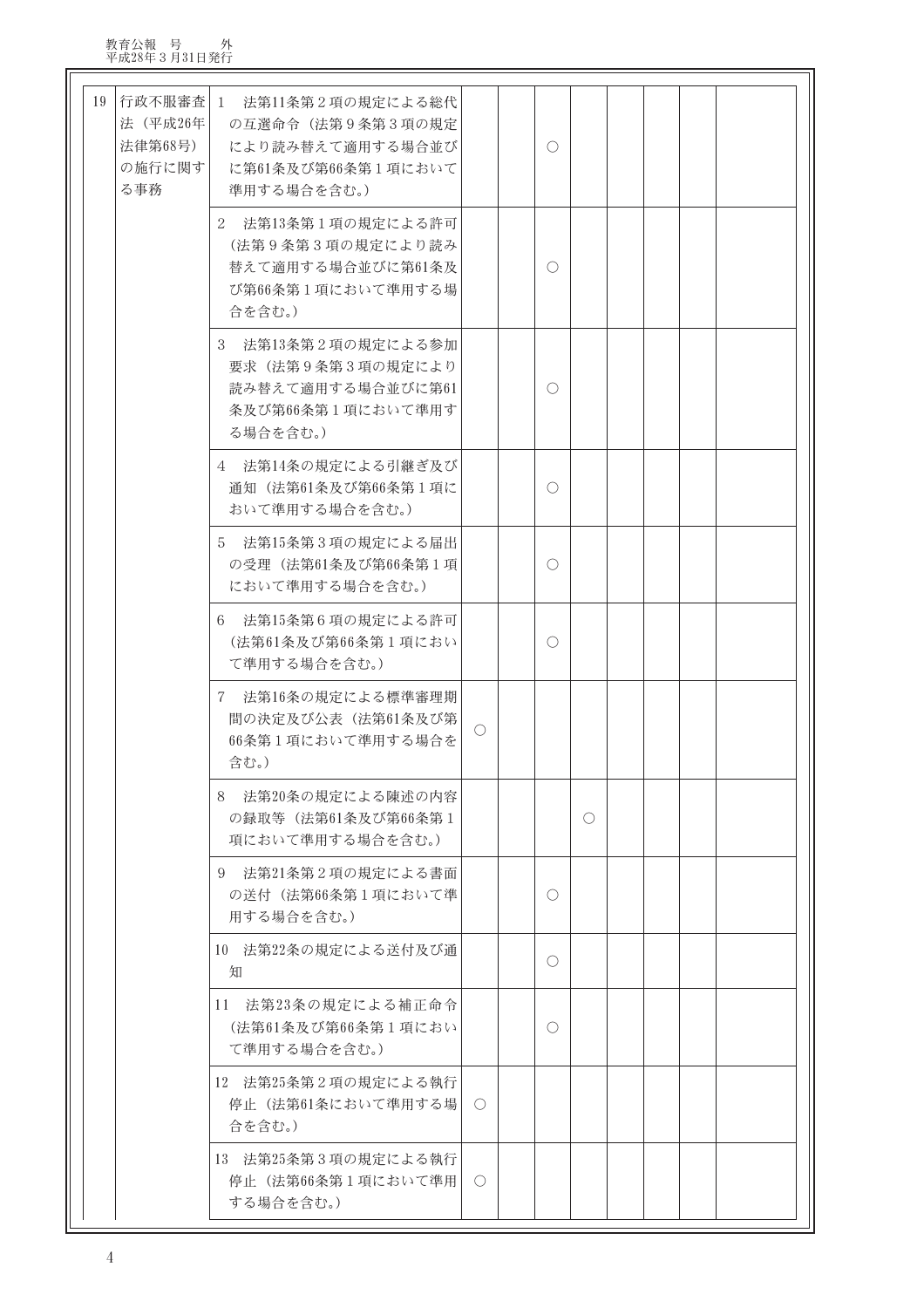教育公報 号 外 平成28年3月31日発行

| 14 法第26条の規定による執行停止の<br>取消し (法第61条及び第66条第1項)<br>において準用する場合を含む。)                                | $\bigcirc$ |            |  |  |  |
|-----------------------------------------------------------------------------------------------|------------|------------|--|--|--|
| 15 法第29条第1項の規定による送付<br>(法第9条第3項の規定により読み替<br>えて適用する場合及び第66条第1項<br>において準用する場合を含む。)              |            | $\bigcirc$ |  |  |  |
| 16 法第29条第2項の規定による弁明<br>書の提出要求(第9条第3項の規定<br>により読み替えて適用する場合を含<br>む。)                            |            | O          |  |  |  |
| 17 法第29条第2項の規定による弁明<br>書の提出(第9条第3項の規定によ<br>り読み替えて適用する場合を含む。)                                  | $\circ$    |            |  |  |  |
| 18 法第29条第5項の規定による送付<br>(第9条第3項の規定により読み替<br>えて適用する場合を含む。)                                      |            | O          |  |  |  |
| 19 法第30条第1項の規定による反論<br>書の提出期間の決定(第9条第3項<br>の規定により読み替えて適用する場<br>合を含む。)                         |            | O          |  |  |  |
| 20 法第30条第2項の規定による意見<br>書の提出期間の決定(法第9条第3<br>項の規定により読み替えて適用する<br>場合及び第66条第1項において準用<br>する場合を含む。) |            | O          |  |  |  |
| 21 法第30条第3項の規定による反論<br>書等の送付(法第9条第3項の規定<br>により読み替えて適用する場合及び<br>第66条第1項において準用する場合<br>を含む。)     |            | О          |  |  |  |
| 22 法第31条第1項の規定による機会<br>供与(法第9条第3項の規定により<br>読み替えて適用する場合並びに第61<br>条及び第66条第1項において準用す<br>る場合を含む。) |            | O          |  |  |  |
| 23 法第31条第2項の規定による招集<br>(法第9条第3項の規定により読み<br>替えて適用する場合並びに第61条及<br>び第66条第1項において準用する場<br>合を含む。)   |            | O          |  |  |  |
| 24 法第31条第3項の規定による許可<br>(法第9条第3項の規定により読み<br>替えて適用する場合並びに第61条及<br>び第66条第1項において準用する場<br>合を含む。)   |            | O          |  |  |  |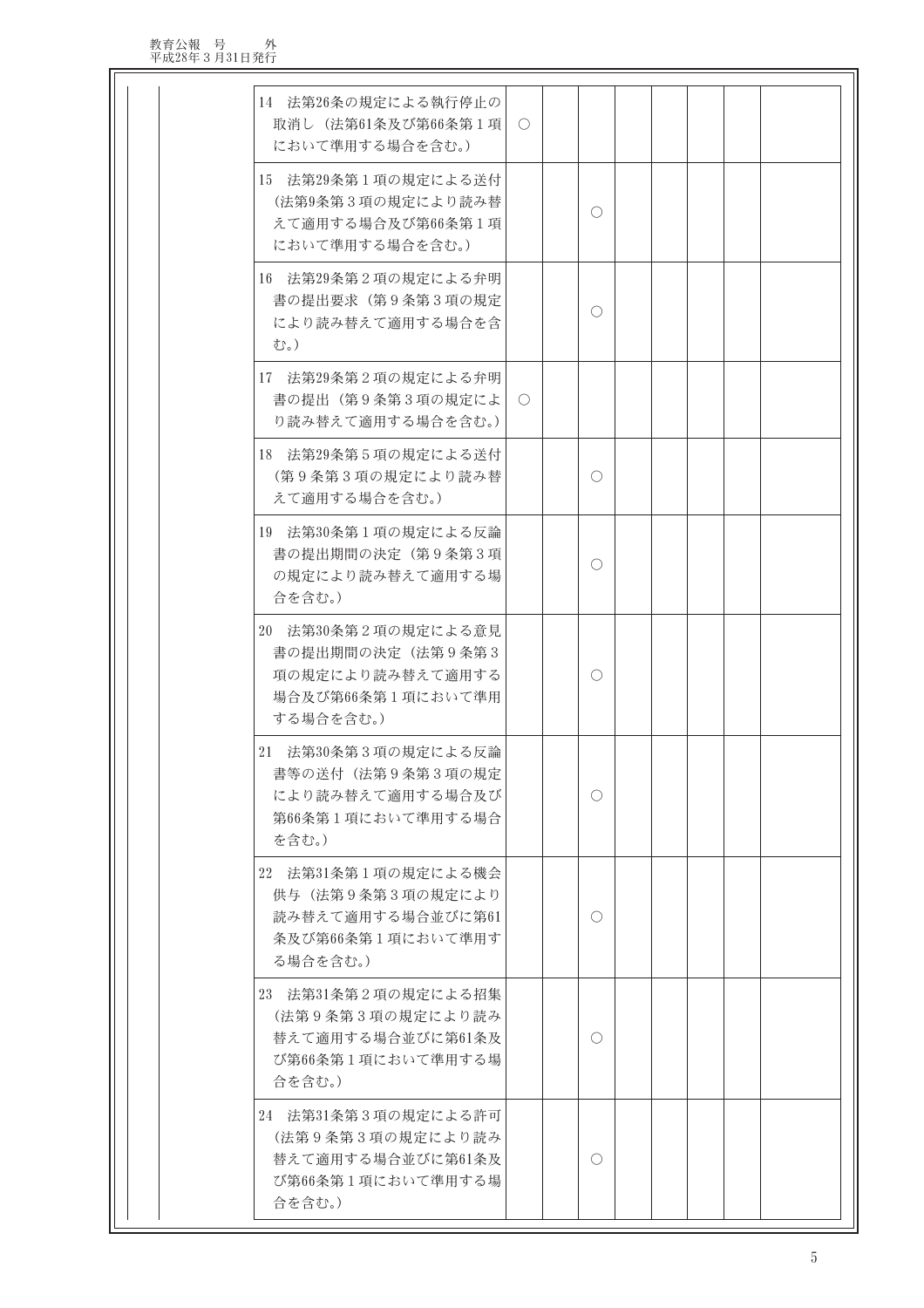| 25 法第32条第2項の規定による書類<br>等の提出(法第66条第1項において<br>準用する場合を含む)                                           |  | O          |  |  |  |
|--------------------------------------------------------------------------------------------------|--|------------|--|--|--|
| 26 法第32条第3項の規定による提出<br>期間の決定(法第9条第3項の規定<br>により読み替えて適用する場合並び<br>に第61条及び第66条第1項において<br>準用する場合を含む。) |  | O          |  |  |  |
| 27 法第33条の規定による物件の提出<br>要求(法第9条第3項の規定により<br>読み替えて適用する場合及び第66条<br>第1項において準用する場合を含む。)               |  | $\bigcirc$ |  |  |  |
| 28 法第34条の規定による陳述及び鑑<br>定の要求 (法第9条第3項の規定に<br>より読み替えて適用する場合及び第<br>66条第1項において準用する場合を<br>含む。)        |  | O          |  |  |  |
| 29 法第35条第1項の規定による検証<br>(法第9条第3項の規定により読み<br>替えて適用する場合及び第66条第1<br>項において準用する場合を含む。)                 |  | O          |  |  |  |
| 30 法第35条第2項の規定による通知<br>及び機会供与 (法第9条第3項の規<br>定により読み替えて適用する場合及<br>び第66条第1項において準用する場<br>合を含む。)      |  | O          |  |  |  |
| 31 法第36条の規定による質問(法第<br>9条第3項の規定により読み替えて<br>適用する場合及び第66条第1項にお<br>いて準用する場合を含む。)                    |  | O          |  |  |  |
| 32 法第37条第1項の規定による意見<br>の聴取等(法第9条第3項の規定に<br>より読み替えて適用する場合及び第<br>66条第1項において準用する場合を<br>含む。)         |  | O          |  |  |  |
| 33 法第37条第3項の規定による終結<br>予定時期の決定及び通知(法第9条<br>第3項の規定により読み替えて適用<br>する場合及び第66条第1項において<br>準用する場合を含む。)  |  | O          |  |  |  |
| 34 法第38条第1項の規定による閲覧<br>又は交付の決定(法第9条第3項の<br>規定により読み替えて適用する場合<br>及び第66条第1項において準用する<br>場合を含む。)      |  | O          |  |  |  |
|                                                                                                  |  |            |  |  |  |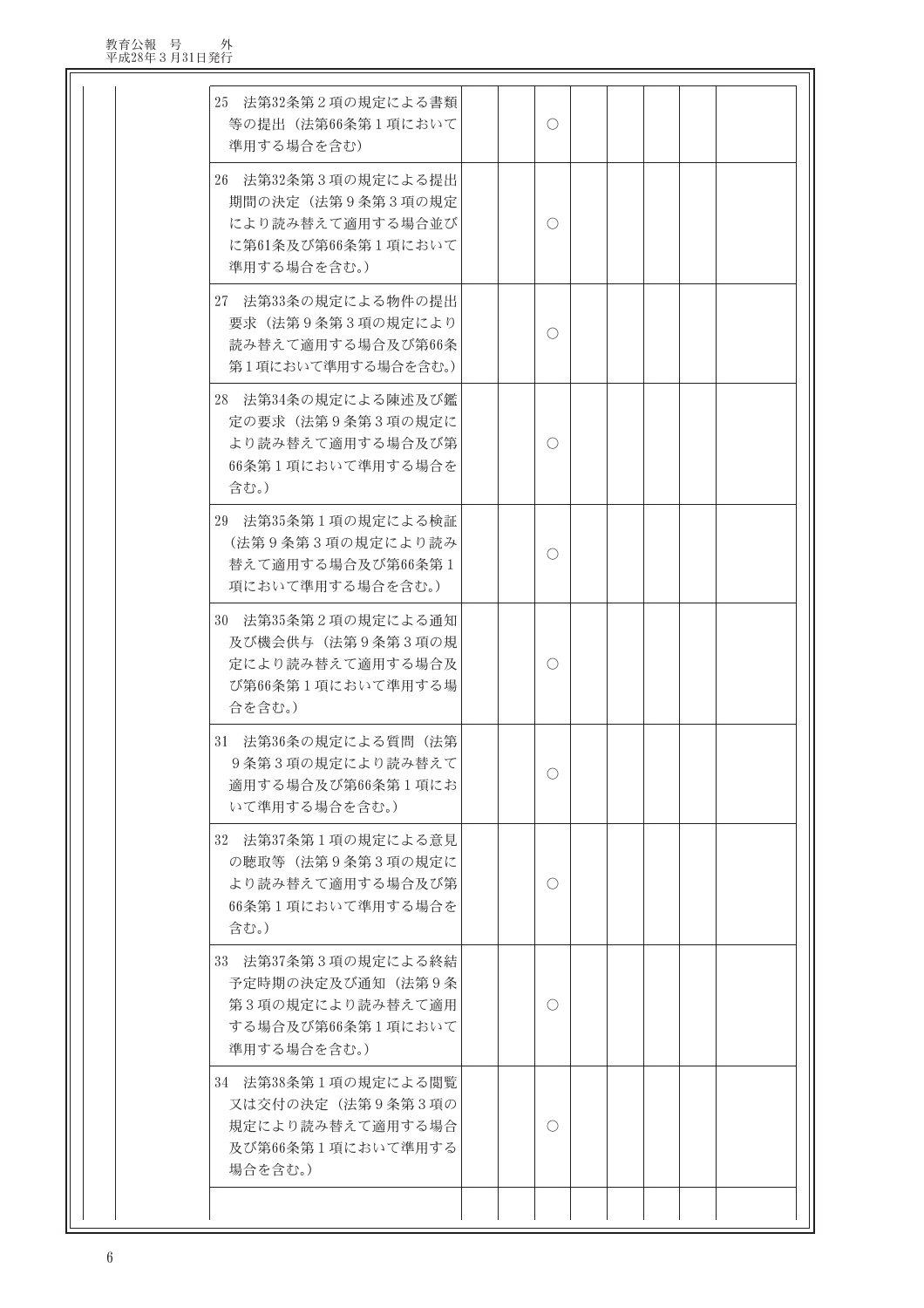| 35 法第38条第2項の規定による意見<br>の聴取(法第9条第3項の規定によ<br>り読み替えて適用する場合及び第66<br>条第1項において準用する場合を含<br>む。)      |                  | O          |  |  |  |
|----------------------------------------------------------------------------------------------|------------------|------------|--|--|--|
| 36 法第38条第3項の規定による指定<br>(法第9条第3項の規定により読み<br>替えて適用する場合及び第66条第1<br>項において準用する場合を含む。)             |                  | O          |  |  |  |
| 37 法第38条第5項の規定による減免<br>の決定(法第9条第3項の規定によ<br>り読み替えて適用する場合及び第66<br>条第1項において準用する場合を含<br>む。)      |                  | $\bigcirc$ |  |  |  |
| 38 法第39条の規定による併合又は分<br>離(法第9条第3項の規定により読<br>み替えて適用する場合並びに第61条<br>及び第66条第1項において準用する<br>場合を含む。) |                  | $\bigcirc$ |  |  |  |
| 39 法第41条第3項の規定による通知<br>(法第9条第3項の規定により読み<br>替えて適用する場合及び第66条第1<br>項において準用する場合を含む。)             |                  | $\bigcirc$ |  |  |  |
| 40 法第45条及び法第46条第1項の規<br>定による裁決                                                               | $\bigcirc$       |            |  |  |  |
| 41 法第46条第3項の規定による審議<br>会等の議を経る手続                                                             |                  | $\bigcirc$ |  |  |  |
| 42 法第46条第4項の規定による協議<br>の実施等                                                                  |                  | $\bigcirc$ |  |  |  |
| 43 法第47条の規定による裁決                                                                             | O.               |            |  |  |  |
| 44 法第49条第1項から第3項までの<br>規定による裁決                                                               | $\bigcirc$       |            |  |  |  |
| 45 法第49条第4項の規定による審議<br>会等の議を経る手続                                                             |                  | $\bigcirc$ |  |  |  |
| 46 法第49条第5項の規定による協議<br>の実施等                                                                  |                  | $\bigcirc$ |  |  |  |
| 47 法第51条の規定による送達(法第<br>61条及び第66条第1項において準用<br>する場合を含む。)                                       |                  | O          |  |  |  |
| 48 法第52条の規定による処分、公示<br>及び通知(法第66条第1項において<br>準用する場合を含む。)                                      | $\left( \right)$ |            |  |  |  |
|                                                                                              |                  |            |  |  |  |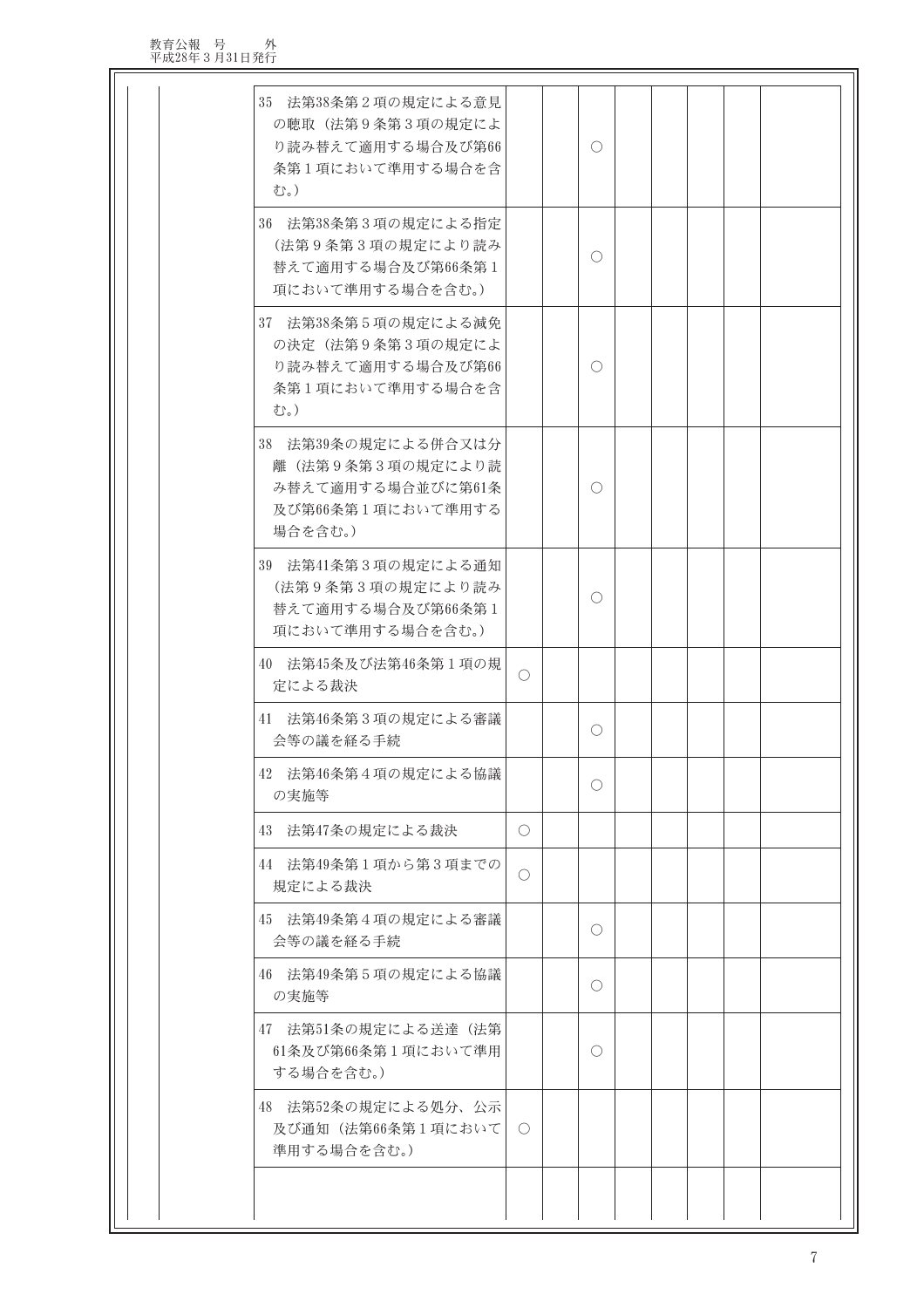|   |                                                                     | 法第53条の規定による返還(法第<br>49<br>61条及び第66条第1項において準用<br>する場合を含む。)                       |            |   | $\bigcirc$ |  |  |  |
|---|---------------------------------------------------------------------|---------------------------------------------------------------------------------|------------|---|------------|--|--|--|
|   |                                                                     | 法第55条第1項の規定による送付<br>50                                                          |            |   | O          |  |  |  |
|   |                                                                     | 法第55条第2項の規定による通知<br>51                                                          |            |   | $\bigcirc$ |  |  |  |
|   |                                                                     | 52 法第57条の規定による教示                                                                |            |   | $\bigcirc$ |  |  |  |
|   |                                                                     | 53 法第58条及び法第59条の規定によ<br>る決定                                                     | $\bigcirc$ |   |            |  |  |  |
|   |                                                                     | 法第63条の規定による送付要求<br>54                                                           |            |   | O          |  |  |  |
|   |                                                                     | 55 法第64条及び法第65条の規定によ<br>る裁決                                                     | $\bigcirc$ |   |            |  |  |  |
|   |                                                                     | 56 法第82条の規定による教示                                                                |            |   | $\bigcirc$ |  |  |  |
|   |                                                                     | 法第83条第3項の規定による不服<br>57<br>申立書の送付                                                |            |   | O          |  |  |  |
|   |                                                                     | 58 法第85条の規定による公表                                                                |            |   | $\bigcirc$ |  |  |  |
|   |                                                                     | 別表第2個別決裁事項(2)教育財務課の表第3項から第6項までを次のように改める。                                        |            |   |            |  |  |  |
| 3 | 三重県大学・<br>短大進学支援                                                    | $\mathbf{1}$<br>要領第6条の規定による受給資格<br>者の決定                                         |            |   | O          |  |  |  |
|   | 利子補給金交<br>付要領 (平成)<br>14年)に関す                                       | $\sqrt{2}$<br>要領第8条の規定による利子補給<br>金の交付又は不交付の決定                                   |            |   | $\bigcirc$ |  |  |  |
|   | る事務                                                                 | 3<br>要領第9条の規定による利子補給<br>金交付打ち切りの決定                                              |            |   | O          |  |  |  |
| 4 | 三重県会計規<br>69号) の施行<br>に関する事務                                        | 規則第8条第1項の規定による金品<br>則 (平成18年   亡失 (損傷) 報告書の受理 (異例又は<br>三重県規則第   重要と認められるものを除く。) |            | O |            |  |  |  |
| 5 | 電子計算組織 <br>の支出事務に<br>関する規則<br>(昭和43年三<br>重県規則第18<br>号)の施行に<br>関する事務 | 規則第2条第1項第2号の規定によ<br>による給与等   り教育長に委任された支出命令                                     |            |   | $\bigcirc$ |  |  |  |
| 6 | 三重県国公立 1<br>高校生等奨学                                                  | 要綱第7条の規定による給付金の<br>支給の決定                                                        |            |   | $\bigcirc$ |  |  |  |
|   | 給付金支給事<br>業実施要綱<br>(平成26年)                                          | $\sqrt{2}$<br>要綱第10条の規定による返還の決<br>定                                             |            |   | $\bigcirc$ |  |  |  |
|   | に関する事務                                                              | 3<br>要綱第11条の規定による決定の取<br>消し及び支給内容又は条件の変更                                        |            |   | $\bigcirc$ |  |  |  |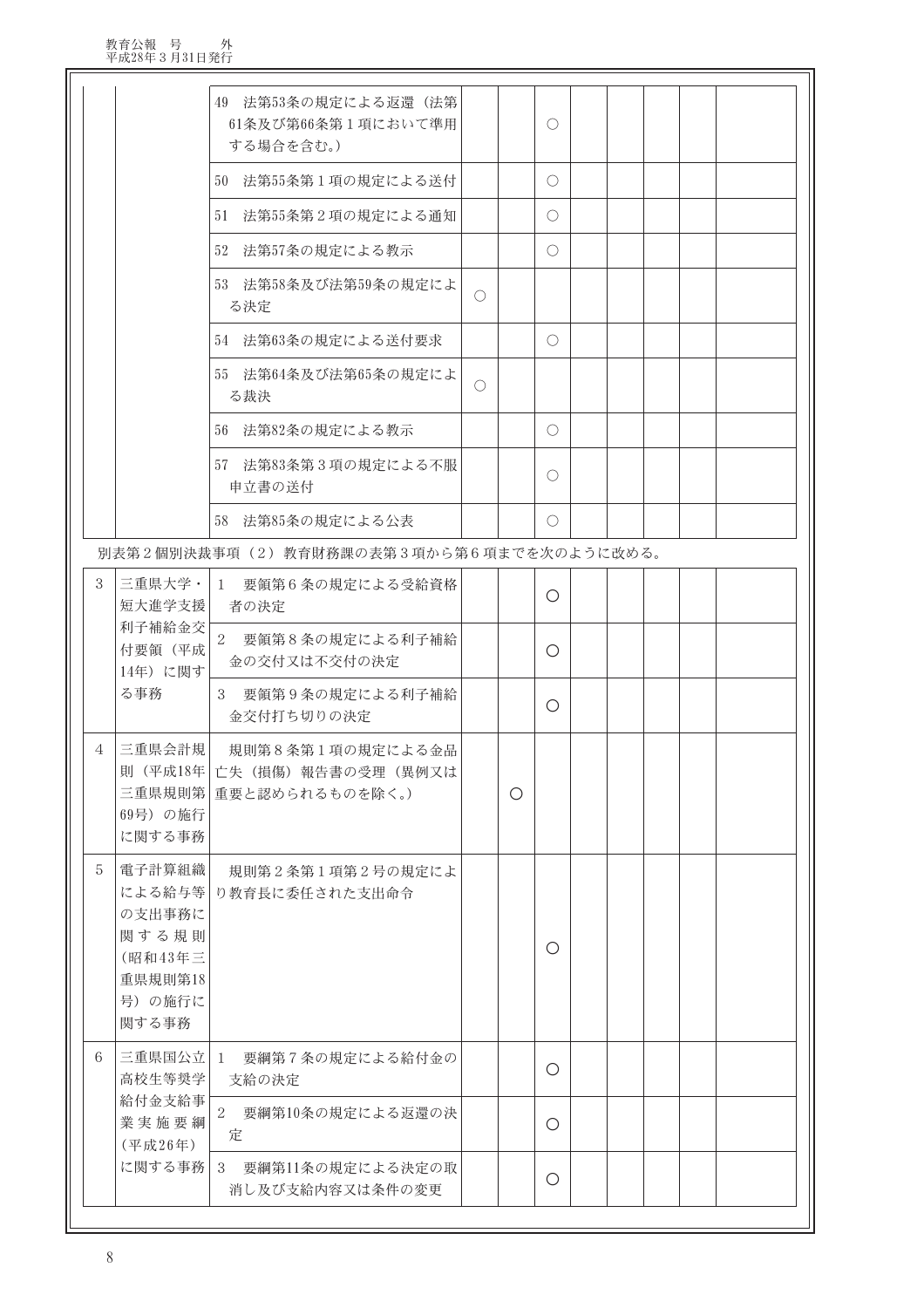| 同表 (7) 小中学校教育課の表第1項第3号を次のように改める。                   |  |  |   |  |   |  |  |               |  |  |
|----------------------------------------------------|--|--|---|--|---|--|--|---------------|--|--|
| 学校訪問の依頼に係るもの<br>3                                  |  |  |   |  |   |  |  |               |  |  |
| 本庁の所掌に属する場合<br>(1)                                 |  |  | О |  |   |  |  |               |  |  |
| 地域機関の所掌に属する場合<br>(2)                               |  |  |   |  | О |  |  | 各教育支援 <br>事務所 |  |  |
| 同表(14)市町教育支援・人事担当の表を(15)市町教育支援・人事担当とし、(8)特別支援教育課から |  |  |   |  |   |  |  |               |  |  |
| (13) 研修企画・支援課までを一表ずつ繰り下げ、(7) 小中学校教育課の次に次の表を加える。    |  |  |   |  |   |  |  |               |  |  |

(8) 学力向上推進プロジェクトチーム

|   |             |                      |        |        | 決      | 裁区分    |      |    |     |              |
|---|-------------|----------------------|--------|--------|--------|--------|------|----|-----|--------------|
| 区 | 事務の種類       | 事<br>項               | 教<br>育 |        | 専      | 決      | 者    |    | 受任者 | 地域機関の名称      |
| 分 |             |                      |        |        | 本<br>庁 |        | 地域機関 |    | 所   |              |
|   |             |                      |        | 次<br>長 | 課<br>長 | 班<br>長 | 所長   | 課長 | 長   |              |
|   | 指導主事の派   1  | 指導主事の派遣に係るもの         |        |        | O      |        |      |    |     |              |
|   | 遣に関する事<br>務 | 2<br>学校訪問の依頼に係るもの    |        |        |        |        |      |    |     |              |
|   |             | 本庁の所掌に属する場合<br>(1)   |        |        | ∩      |        |      |    |     |              |
|   |             | (2)<br>地域機関の所掌に属する場合 |        |        |        |        | C    |    |     | 各教育支援<br>事務所 |

附 則

この訓令は、平成28年4月1日から施行する。

訓令第6号

三重県教育委員会事務局職員安全衛生管理規程の一部を改正する訓令を次のように定めます。 平成28年3月31日

三重県教育委員会教育長 山 口 千 代 己 三重県教育委員会事務局職員安全衛生管理規程の一部を改正する訓令

三重県教育委員会事務局職員安全衛生管理規程(平成17年教委訓第3号)の一部を次のように改正する。 第2条第4号中「第22条」を「第23条第1項」に改める。

附 則

この訓令は、平成28年4月1日から施行する。

公 - 台

### 三重県教育委員会公告

公立幼稚園の廃止届を次のとおり受理しました。 平成28年3月31日

三重県教育委員会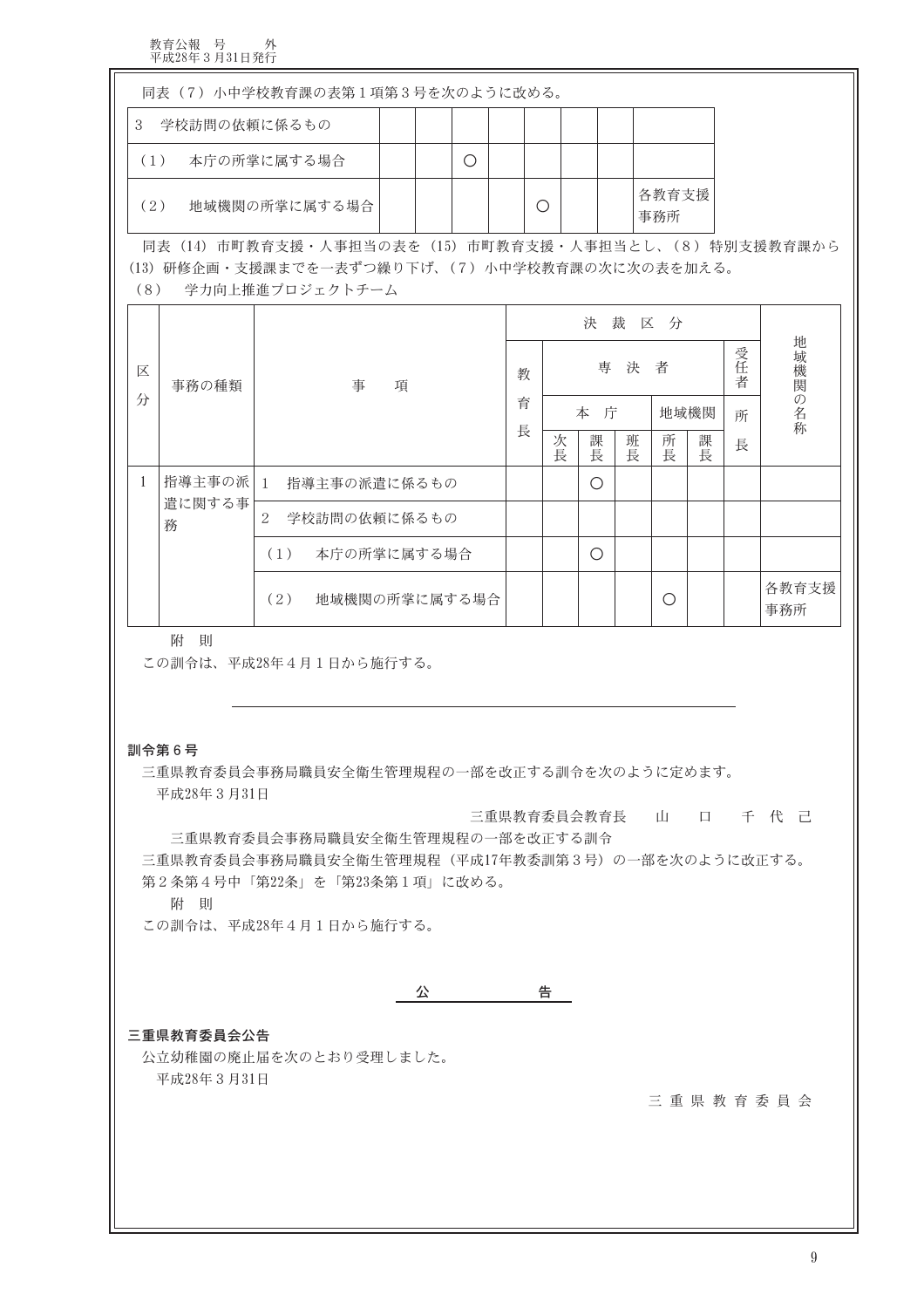| 名             | 称                     | 廃止しようとする日  | 廃 止<br>の理<br>由               |  |  |  |  |  |
|---------------|-----------------------|------------|------------------------------|--|--|--|--|--|
| 松阪市立阪内幼稚園     |                       |            |                              |  |  |  |  |  |
| 松阪市立東黒部幼稚園    |                       | 平成28年3月31日 | 休園しており再開の見込みがないため            |  |  |  |  |  |
|               |                       |            |                              |  |  |  |  |  |
| 平成28年3月31日    | 公立学校の廃止届を次のとおり受理しました。 |            | 三重県教育委員会                     |  |  |  |  |  |
| 名             | 称                     | 廃止しようとする日  | 廃止の理<br>由                    |  |  |  |  |  |
| 志摩市立成基小学校     |                       |            |                              |  |  |  |  |  |
| 志摩市立的矢小学校     |                       | 平成28年3月31日 | 志摩市立小中学校再編基本計画に基づき再編す<br>るため |  |  |  |  |  |
| 志摩市立磯部小学校坂崎分校 |                       |            |                              |  |  |  |  |  |
| 紀北町立志子小学校     |                       | 平成28年3月31日 | 赤羽小学校と統合するため                 |  |  |  |  |  |
| 紀北町立島勝小学校     |                       |            |                              |  |  |  |  |  |
| 紀北町立白浦小学校     |                       | 平成28年3月31日 | 休校しており再開の見込みがないため            |  |  |  |  |  |
| 紀宝町立明和小学校     |                       | 平成28年3月31日 | 休校しており再開の見込みがないため            |  |  |  |  |  |
| 松阪市立飯高西中学校    |                       | 平成28年3月31日 | 飯高東中学校と統合するため                |  |  |  |  |  |

公立学校の名称変更届を次のとおり受理しました。

平成28年3月31日

三重県教育委員会

|     | 名<br>称     | 名称変更の理由   |                  |
|-----|------------|-----------|------------------|
| 変更前 | 松阪市立飯高東中学校 | 平成28年4月1日 | 飯高西中学校と飯高東中学校を統合 |
| 変更後 | 松阪市立飯高中学校  |           | するため             |

公立学校の位置変更届を次のとおり受理しました。 平成28年3月31日

三重県教育委員会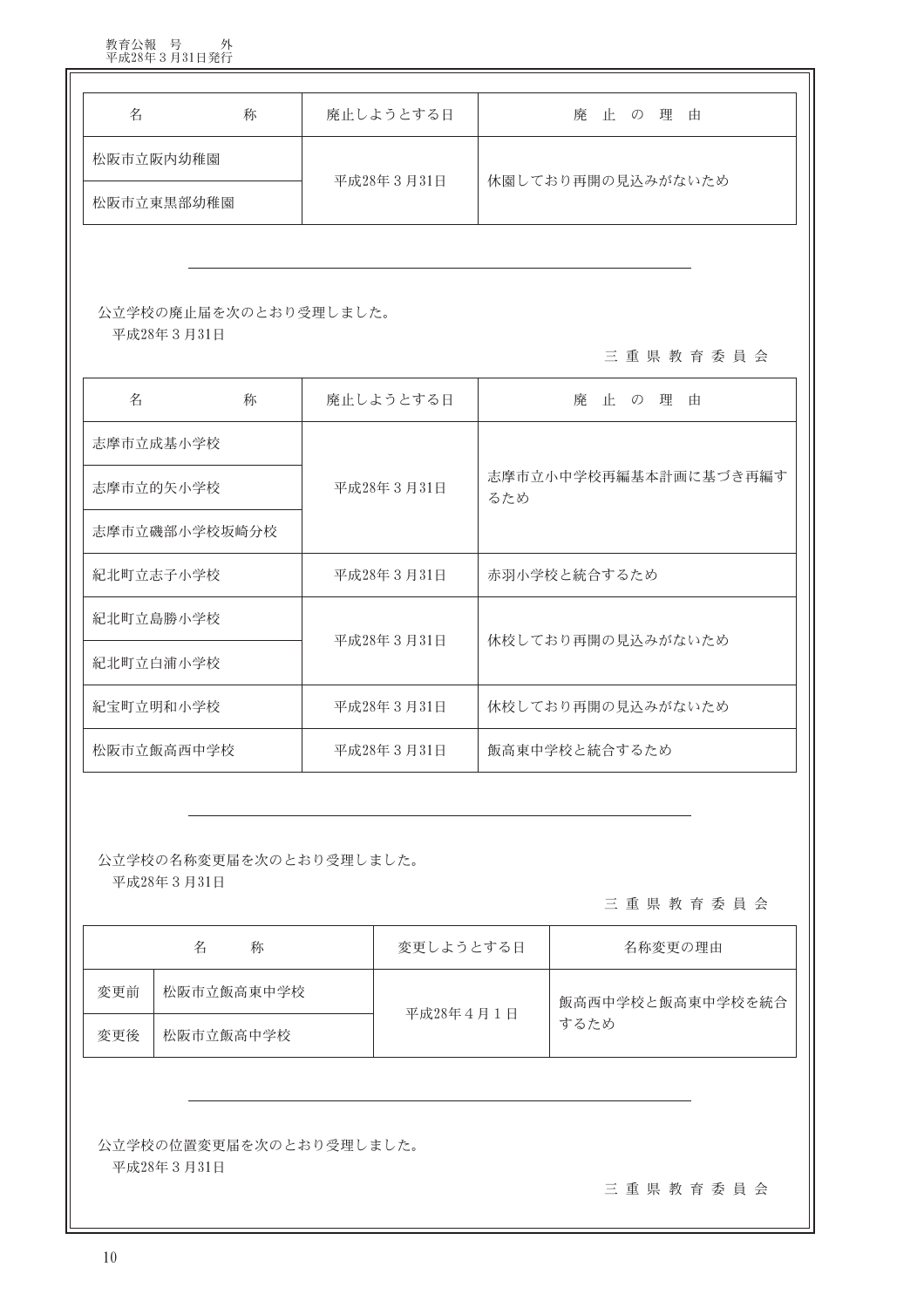教育公報 号 外<br>平成28年3月31日発行

| 称     |                     | 置<br>位          | 変更しよう<br>とする日 | 位置変更の理由                                |
|-------|---------------------|-----------------|---------------|----------------------------------------|
| 志摩市立  | 志摩市磯部町迫間66番地<br>変更前 |                 | 平成28年         | 志摩市立保育所・幼稚園等再編計画に<br>基づき幼保一体化施設として移転する |
| 磯部幼稚園 | 変更後                 | 志摩市磯部町恵利原1275番地 | 4月1日          | ため                                     |